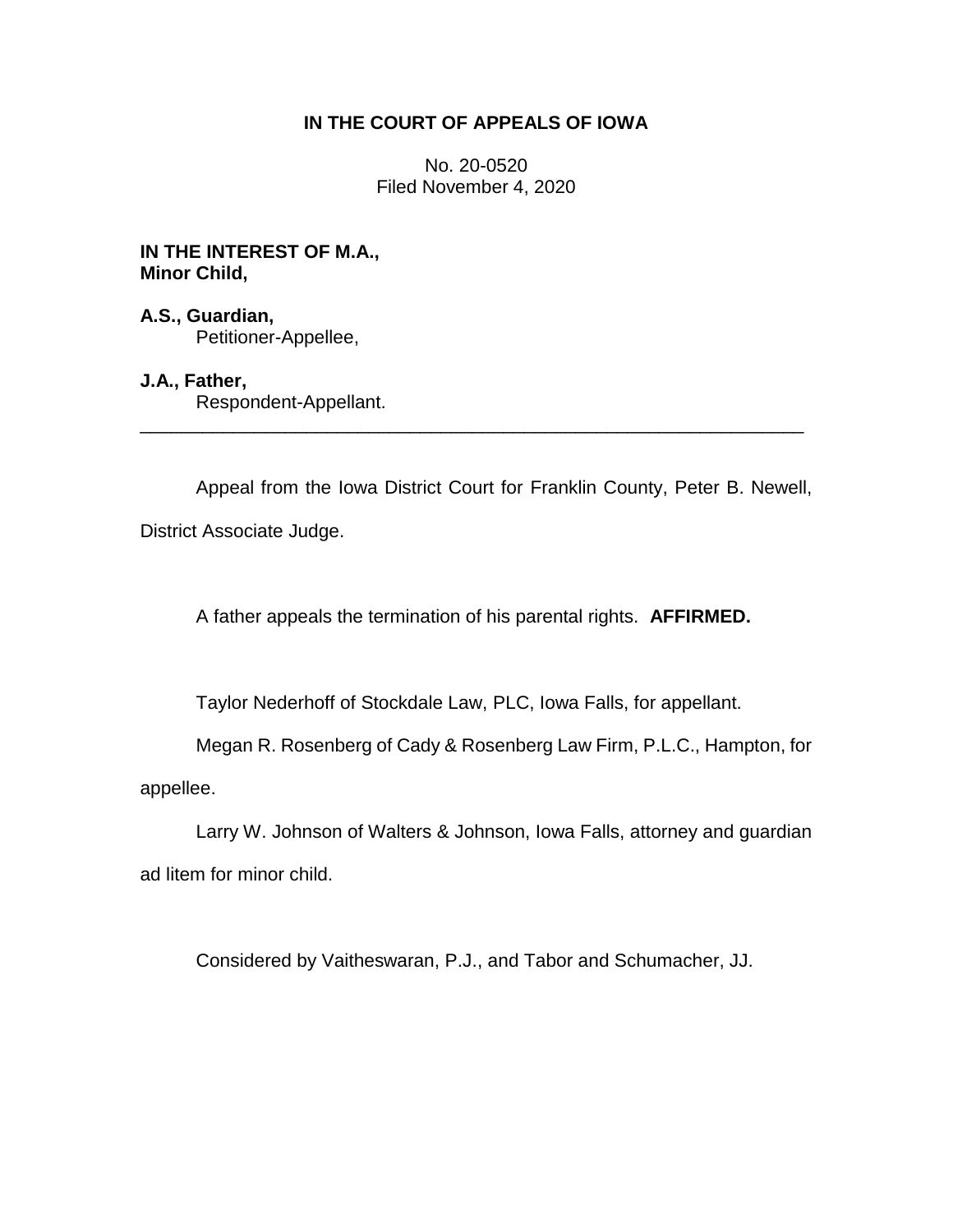**TABOR, Judge.**

 $\overline{a}$ 

The juvenile court terminated the father's parental rights to his twelve-year-old daughter, M.A., under Iowa Code section 600A.8(9) (2019).<sup>1</sup> He appeals, contending termination is not in M.A.'s best interests. We disagree, and therefore affirm.

An aunt has cared for M.A. since the child's mother died in 2014. Meanwhile, the father is serving a life sentence in prison for sexual abuse in the first degree. The court appointed the aunt as M.A.'s legal guardian in 2015. Four years later, the aunt petitioned to terminate the father's parental rights. She and her husband wished to adopt M.A.<sup>2</sup> The father objected, asserting his desire to maintain the parent-child relationship, which was limited to once-per-week phone calls.<sup>3</sup> The court terminated the father's rights, and he now appeals.

We review this private-termination proceeding de novo. *In re R.K.B.*, 572 N.W.2d 600, 601 (Iowa 1998). "Although we are not bound by them, we give weight to the trial court's findings of fact, especially when considering credibility of witnesses." *Id.*

In private terminations, the petitioner must prove two elements by clear and convincing evidence. *In re B.H.A.*, 938 N.W.2d 227, 232 (Iowa 2020). First, the petitioner must establish grounds for termination under section 600A.8. *Id.* 

<sup>&</sup>lt;sup>1</sup> Section 600A.8(9) allows the termination of parental rights when the parent is incarcerated "and it is unlikely that the parent will be released from prison for a period of five or more years."

 $2$  The aunt's attorney told the court that the aunt had not discussed the termination proceedings with M.A., but the child did "seem excited about having a two-parent adoption."

<sup>&</sup>lt;sup>3</sup> The record shows the prison limited those calls to twenty minutes.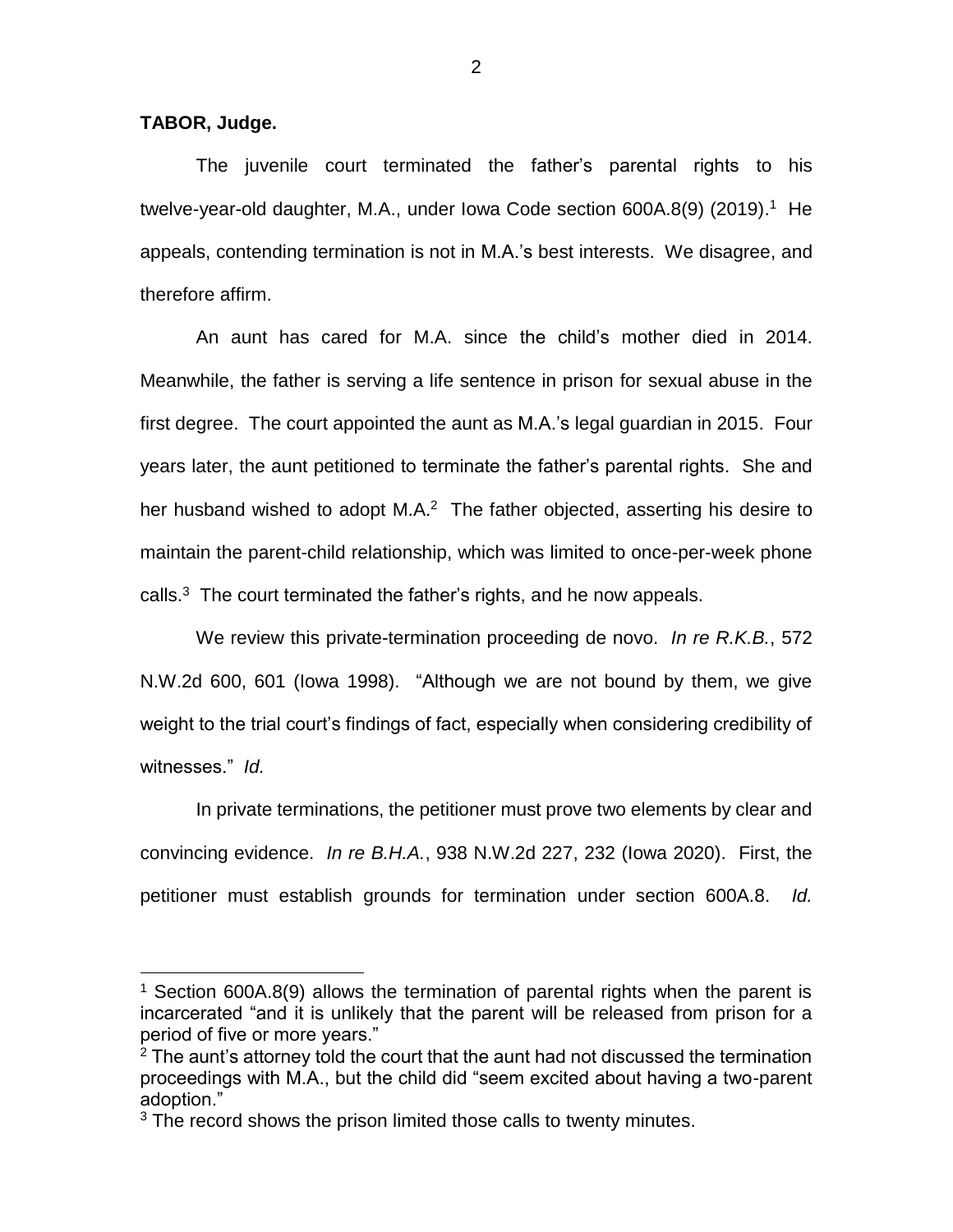Second, the petitioner must show termination is in the child's best interests. *Id.*  That second showing is the "*paramount consideration*" when deciding whether to terminate parental rights. *Id.* (quoting Iowa Code § 600A.1).

The father concedes the aunt proved the ground for termination based on the length of his imprisonment. *See* Iowa Code § 600A.8(9). But he contends she failed to show termination was in M.A.'s best interests. He highlights his weekly phone calls with M.A. He notes his daughter's willingness to continue that contact and her reference to him as "dad" during the calls. The father also believes that terminating his parental relationship with M.A. will compound the trauma of her mother's death—"[a] loss of both parents would not be in the best interests of the child, and could, in fact, be harmful." From those circumstances, he urges we maintain the guardianship and status quo.

As a first principle, guardianships do not rank as "legally preferable" alternatives to termination and adoption. *In re A.S.*, 906 N.W.2d 467, 477 (Iowa 2018) (quoting *In re B.T.*, 894 N.W.2d 29, 32 (Iowa Ct. App. 2017)). More holistically, Iowa Code section 600A.1 defines the concept of a child's best interests in terms of the parent's commitment to that child:

The best interest of a child requires that each biological parent affirmatively assume the duties encompassed by the role of being a parent. In determining whether a parent has affirmatively assumed the duties of a parent, the court shall consider, but is not limited to consideration of, the fulfillment of financial obligations, demonstration of continued interest in the child, demonstration of a genuine effort to maintain communication with the child, and demonstration of the establishment and maintenance of a place of importance in the child's life.

Iowa courts also borrow from the statutory best-interest framework in Iowa Code chapter 232. *See B.H.A.*, 938 N.W.2d at 232. Under section 232.116(2), the court